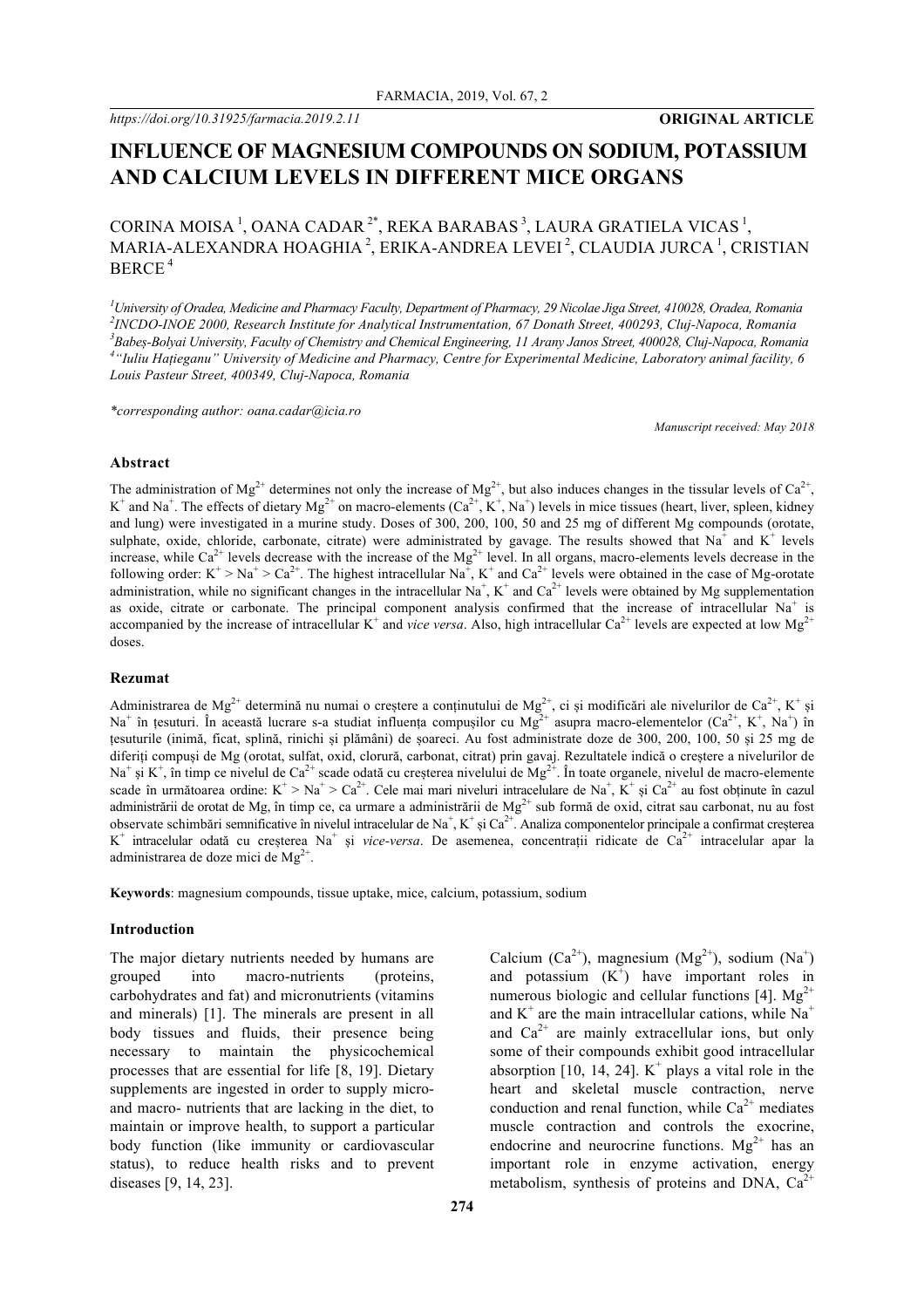and  $K^+$  flux regulation, bone formation, neuromuscular excitability, while  $Na<sup>+</sup>$  has a crucial role in the excitability of muscles and neurons and in the regulation of body fluids [4, 17, 18]. These elements are absorbed from the gastrointestinal tract and excreted by the kidneys, their homeostasis being balanced by these mechanisms. The main  $Mg^{2+}$  reserves are kept in the skeletal muscle, while the main  $Ca^{2+}$  reserves in the structural bones [17]. When the body reserves of electrolytes  $(Na^+, K^+,$  $Ca^{2+}$  and  $Mg^{2+}$ ) decrease, the gastrointestinal absorption, bone and renal resorption increase to normalize their levels [4].  $K^+$  and  $Mg^{2+}$  deficiency significantly alters the functions of cell membranes, in terms of ionic permeability. Small changes in the serum  $K^+$  can affect various body functions like heart rhythm and skeletal muscle function. In the case of hypomagnesemia, it is impossible to correct the intracellular  $K^+$  deficiency [7, 11, 13, 16].

There is no correlation between the plasma and intracellular electrolyte content [21].  $Ca^{2+}$ antagonizes the effects of  $K^+$  and  $Mg^{2^+}$  at the cell membranes, being very useful in the treatment of hyperkalemia and hypermagnesemia [7, 13, 16]. The effect of micronutrients in the body's physiological need is not entirely understood through all organs and systems. Usually, the micronutrients are required in the cells and tissues and might undergo a specific metabolic route within the cells. Although the blood is the main delivery route for almost all nutrients toward cells and tissues, its composition may not reflect the real nutrient status of cells. Moreover, the traditional targets as blood, urine and hair do not always reflect correctly the nutrients level in the body. As a result, there is a need to develop suitable methods to determine the nutritional status [3]. As the serum concentration does not correlate with the tissular  $Ca^{2+}$  or Mg<sup>2+</sup>, deficiencies are difficult to identify, due to their easy migration into bones, muscles, soft tissue and other body parts. Only 0.3% of the total body  $Mg^{2+}$  is present in serum and 1% in the extracellular fluids; the highest part represents free  $Mg^{2+}$ , the other part being bonded to plasmatic proteins. A similar situation was observed for  $Ca^{2+}$ [20]. Moreover,  $Mg^{2+}$  strongly interacts with  $Ca^{2+}$ and  $K^+$ , the deficiency-excess of one cation influencing the effects of the others [5, 12, 22, 26]. A large part of the population is confronting stress, sleeping disorders and chronic fatigue. In half of the cases, besides this symptoms Mg deficiency also appears. This finding made magnesium supplements gaining much attention. Moreover, magnesium formulations are among the most commonly used supplements. Our previous studies described the  $Mg^{2+}$  levels of mice tissues (heart, liver, spleen, kidneys and lungs) after administration of different  $Mg^{2+}$  compounds

(orotate, sulphate, oxide, chloride, carbonate, citrate). Despite the fact that translating the results of animal experiments to humans is sometime difficult or subject to failure, mice models allow elucidating the role of supplements in the organism, give insights on their metabolism and allow identification of their function in key biochemical and physiologic processes. Small changes in plasma  $Mg^{2+}$  level induce modifications of other ions (K<sup>+</sup>,  $Na<sup>+</sup>$  and  $Ca<sup>2+</sup>$ ). The treatment of  $Mg<sup>2+</sup>$  deficiency and assurance of optimum intracellular levels of  $Ca^{2+}$ , K<sup>+</sup> and Na<sup>+</sup> depend on the Mg<sup>2+</sup> source utilized in the therapy. In this study, the influence of most frequently used  $Mg^{2+}$  supplements on  $K^+$ ,  $Na<sup>+</sup>$  and  $Ca<sup>2+</sup>$  levels in different mice tissues has been investigated. Furthermore, Principal Component Analysis (PCA) was used to reveal the relationships between the levels of different macrominerals and to differentiate the supplements by dose and formulation.

# **Materials and Methods**

 $\text{Mg}^{2+}$  compounds (orotate, sulphate, oxide, chloride, carbonate, citrate),  $65\%$  HNO<sub>3</sub> and  $30\%$  $H_2O_2$  were purchased from Merck, Germany. A multi-elemental standard solution of 1000 mg/L (Merck, Germany) containing the analysed elements  $(Na^+, K^+$  and  $Ca^{2+})$  was used for inductively coupled plasma optical emission spectrometer (ICP-OES) calibration. For all dilutions, ultrapure water (18.2 M $\Omega$ /cm) obtained from a Millipore Direct-Q3 UV system (Millipore, France) was used.

A number of 62 adult male Crl:CD1(ICR) mice with an average weight of  $26.92 \pm 0.21$  g were used in the study as previously described by Moisa *et al*. [15]. Amounts of 25, 50, 100, 200 and 300 mg of  $Mg^{2+}$  compounds were dissolved (orotate, sulphate, chloride and citrate) or suspended (carbonate, oxide) in distilled water and administered by gavage. In the case of the control group, distilled water was administered. After 48 h, the animals were euthanized by cervical dislocation. The heart, lung, liver, spleen and kidney were used [2]. In each organ, the Na<sup>+</sup>, K<sup>+</sup> and Ca<sup>2+</sup> concentrations were determined (mg/kg) by using Optima 5300 DV ICP-OES (Perkin Elmer, USA), after microwave digestion (MW). The digestion was performed on about 200 mg organ tissue, using  $HNO<sub>3</sub>/H<sub>2</sub>O<sub>2</sub>$  (10/1, v/v) in closed polytetrafluoroethylene (PTFE) vessel MW system (Berghof MWS-3+, Eningen, Germany) according to the method described by Zhao *et al*. [25]. The operating conditions used for ICP-OES determination were: 1300 W RF power, 15 L/min plasma flow, 2.0 L/min auxiliary flow, 0.8 L/min nebulizer flow and 1.5 mL/min sample uptake rate.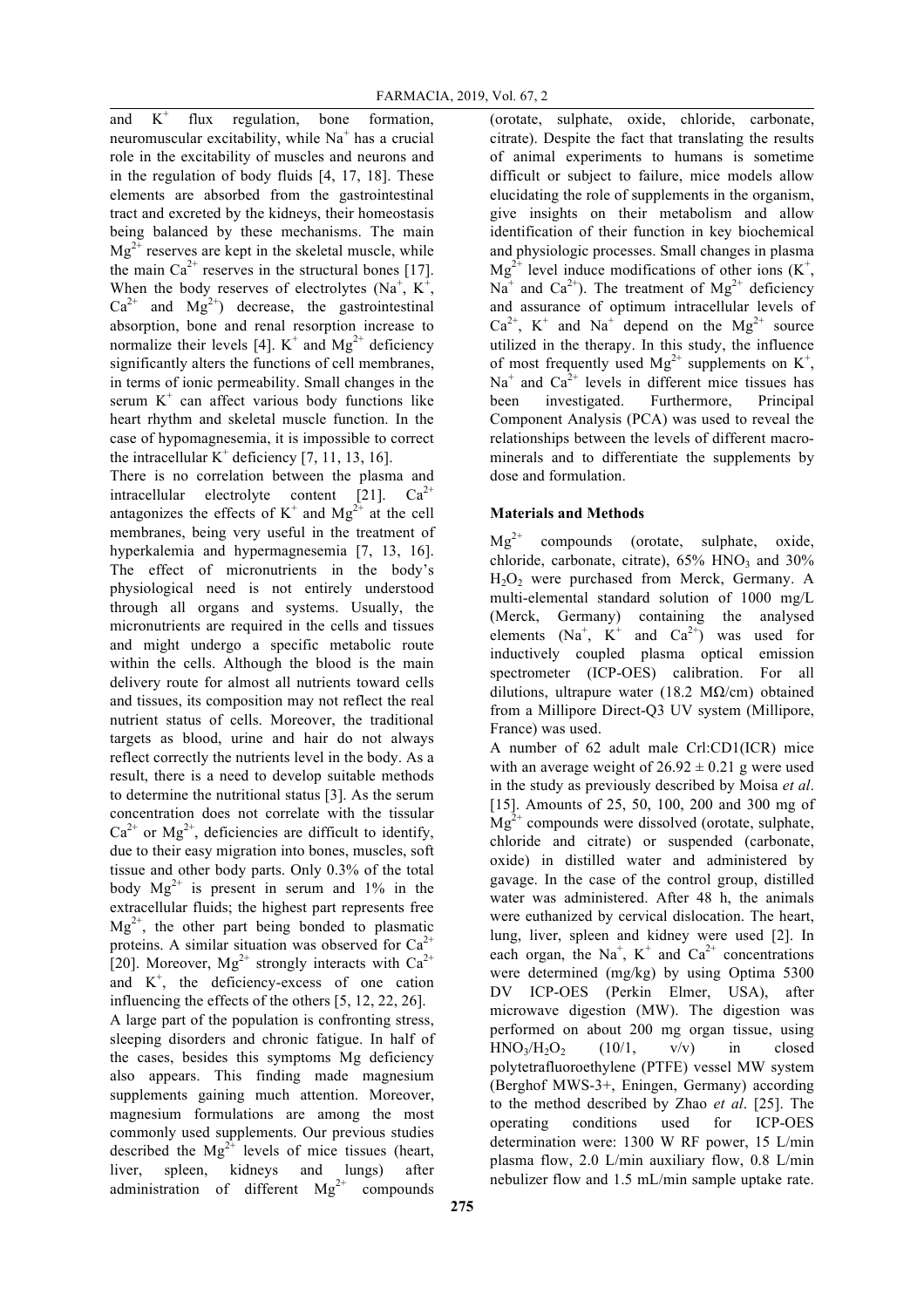The calibration standards (0.1, 0.2, 0.5, 1, 2, 4 and 6 mg/L) were prepared from multi-elemental standard after appropriate dilution. The accuracy of the analytical results was assured by analysing 3 replicates and a certified reference material (CRM). Beef/pork meat CRM (LGC7000, LGC Standards GmbH, Germany) was used for quality assurance. The recoveries  $(\%)$ , calculated using the average of three replicates were in the range of 90-106%. *Statistical analysis* 

To interpret the dataset structure, principal component analysis (PCA) with varimax rotation was performed using the XL Stat Microsoft Excel plug-in (Addinsoft).

## **Results and Discussion**

Generally, for multi-elemental analysis of nonliquid samples using ICP-OES, a digestion or dissolution step should be included prior the instrumental analysis. MW digestion is a powerful

sample preparation method with considerable advantages over the conventional digestion method: low consumption of reagents and time and reduced contamination. The disadvantage of the MW method is that it is more expensive and requires some experience [6]. The main advantages of ICP-OES method is the capability for analysing almost all the elements in the periodic table, wide linear dynamic ranges, good sensitivity, limited spectral and chemical interferences, low detection limits, capacity to measure trace to high concentrations, short analysis time (1 min), low sample consumption (0.5 - 1.0 mL) and reasonable costs. The main disadvantage of ICP-OES is that the technique is sample destructive.

The tissular  $Na^+$ ,  $Ca^{2+}$  and  $K^+$  levels, after administration of different doses of various  $Mg^{2+}$ formulations are presented in Figures 1 and 2. Generally, the macro-elements contents decreases in the order  $K^+$  >  $Na^+$  >  $Ca^{2+}$ , in all organs.



The  $K^+$  and Na<sup>+</sup> concentrations in organs after the administration of various compounds and doses of Mg supplements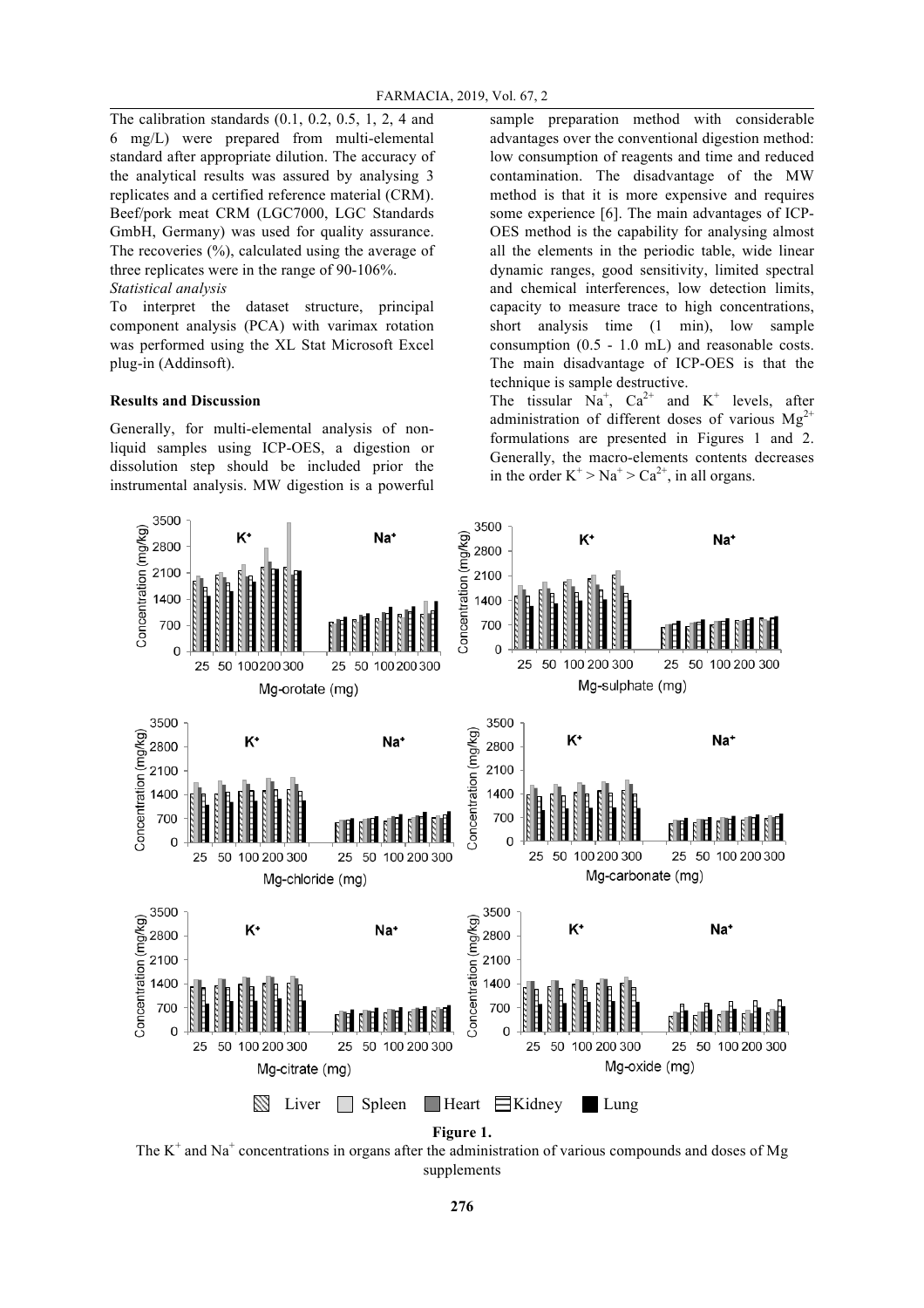The Ca<sup>2+</sup> content decreases, while the Na<sup>+</sup> and K<sup>+</sup> contents increase with the increase of the  $Mg^{2+}$ content. The lowest  $K^+$  content is found in lung (811 mg/kg), while the highest in spleen (3443 mg/kg). The median  $K^+$  concentration decreases in the order: spleen > heart > liver  $\geq$  kidney > lung. The Na<sup>+</sup> content ranged between 453 mg/kg (liver) and 1344 mg/kg (lung), the median  $Na<sup>+</sup>$  decreasing in the order lung  $\geq$  kidney  $>$  heart  $>$  spleen  $>$  liver. The highest concentration of  $Na<sup>+</sup>$  is found in the

extracellular space, its homeostasis being controlled by the kidneys [16]. Moreover, the  $K^+$  increase favours the renal excretion of Na<sup>+</sup>.

The lowest  $Ca^{2+}$  content is found in the kidney (17.3 mg/kg), while the highest in the heart (111 mg/kg), the median  $Ca^{2+}$  decreasing in the following order: heart  $\geq$  lung  $>$  spleen  $\geq$  liver  $>$ kidney, probably because  $Ca^{2+}$  is excreted in the kidney.  $Ca^{2+}$  has an opposing effect to K<sup>+</sup> and Mg<sup>2+</sup> at the cellular membrane level.



**Figure 2.**

 $Ca<sup>2+</sup>$  concentration in organs after the administration of various compounds and doses of Mg supplements

The velocity of  $K^+$  exchange between cells and interstitial liquid vary from organ to organ, reaching the highest values in kidneys and lungs.  $Ca<sup>2+</sup>$  induces cell excitability that depends on the  $Na<sup>+</sup>$  activity. The decrease of the  $Ca<sup>2+</sup>$  level has the effect of increasing the membranes permeability for  $Na<sup>+</sup>$  [11]. A high extracellular  $Na<sup>+</sup>$  level leads to positive electric charges accumulation outside the cell wall, as well as cell membranes tension. Any other outside stimulus determines the membrane repolarization. By increasing the  $Mg^{2+}$  orotate dose,

the  $K^+$  level increases in spleen, kidney and lung, while in the liver remains constant independently of the administered dose. A possible explanation could be the role of  $Mg^{2+}$  in the regulation of intracellular  $K^+$  level. In case of the other  $Mg^{2+}$  supplements, no significant variation of the  $K^+$  level with the increase of the  $Mg^{2+}$  dose was observed, in any of the studied organs. The  $Na<sup>+</sup>$  level was not influenced by the administration of  $Mg^{2+}$ supplements.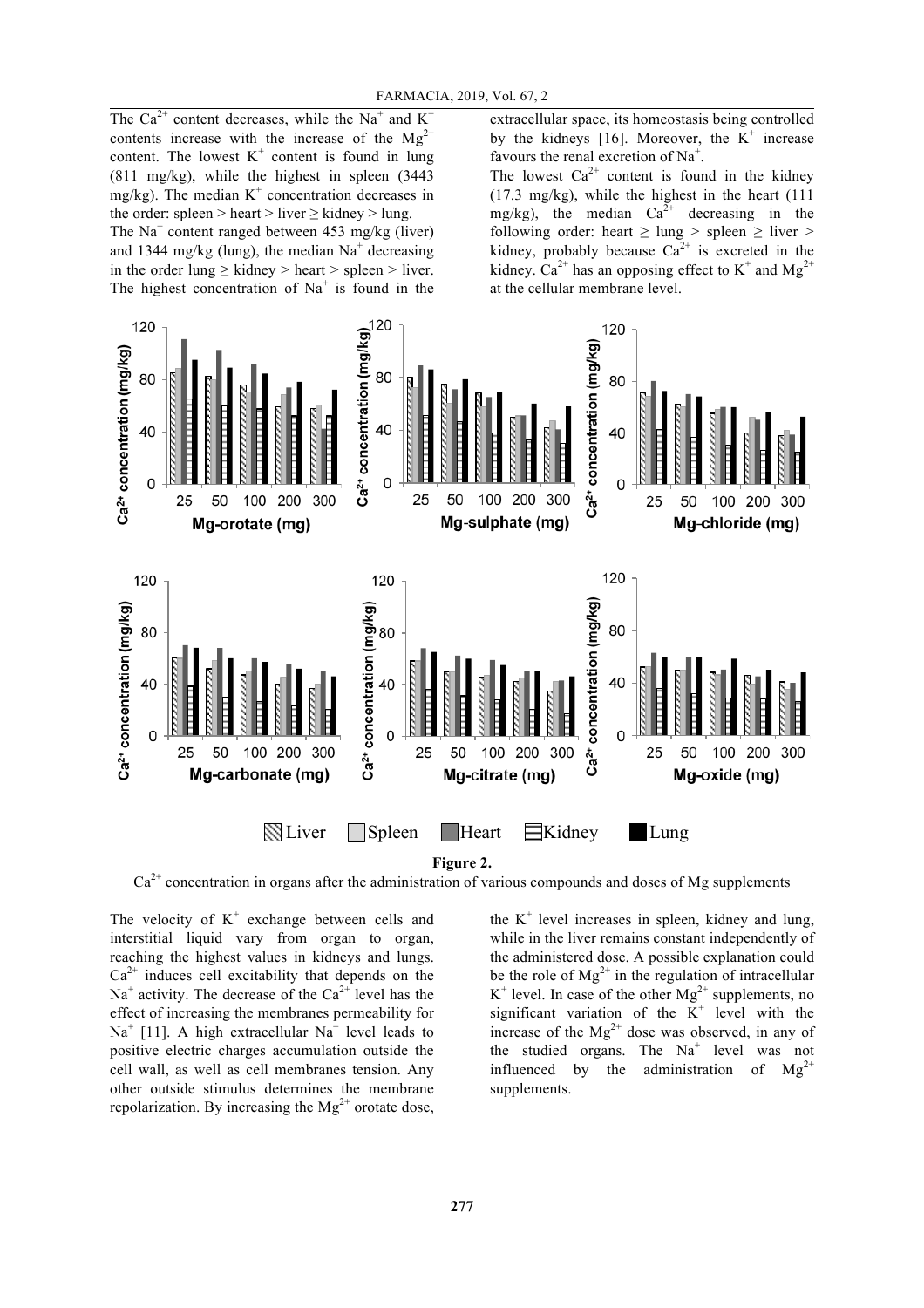

**Figure 3.**

The Na<sup>+</sup>, K<sup>+</sup> and Ca<sup>2+</sup> concentrations in organs after the administration of 200 mg of various Mg supplements, where  $ORO =$  orotate,  $SUL =$  sulphate,  $CLO =$  chloride,  $CAR =$  carbonate,  $CIT =$  citrate,  $OXI =$  oxide

Generally, the  $Ca^{2+}$  level was not influenced by the dose of  $Mg^{2+}$  supplements; however, for all supplements, in hearth, an inverse relationship between the  $Mg^{2+}$  dose and the Ca<sup>2+</sup> level was registered.

In order to identify a relationship between the  $Na<sup>+</sup>$ ,  $K^+$  and  $Ca^{2+}$  levels and different salts, the Mg

supplements were compared at a single dose of 200 mg. Figure 3 shows that the highest levels of intracellular Na<sup>+</sup>, K<sup>+</sup> and Ca<sup>2+</sup> were obtained for  $Mg^{2+}$  orotate administration. No significant changes in the intracellular  $Na^{+}$ ,  $K^{+}$  and  $Ca^{2+}$  levels were obtained by dosing  $Mg^{2+}$  supplement in the form of oxide, citrate or carbonate.



Projection of factor loadings on the principal components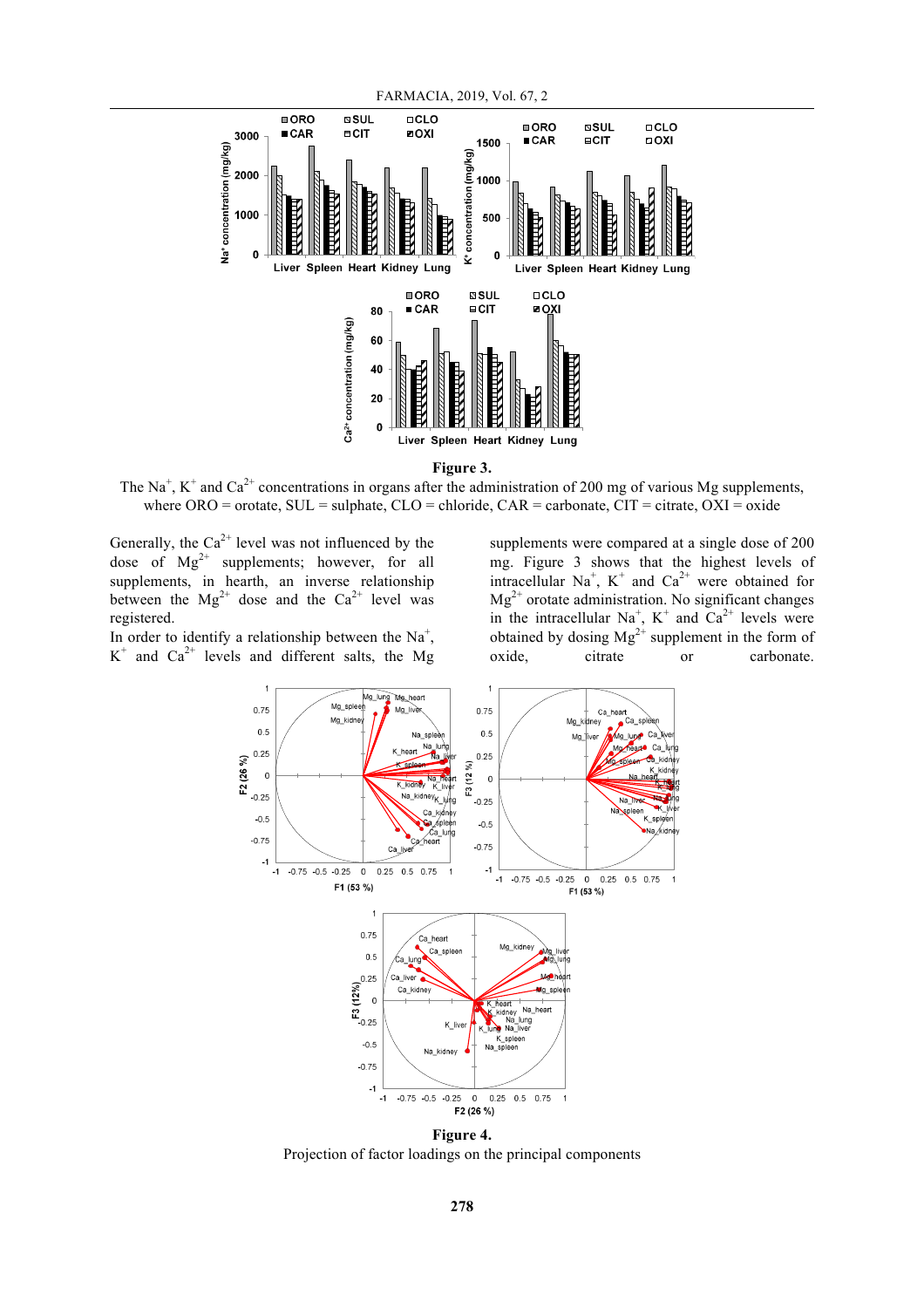PCA was applied to intracellular levels of  $K^+$ , Na<sup>+</sup>,  $Mg^{2+}$  and  $Ca^{2+}$  to reduce and visualize the data structure. The linear combinations of original variables are named principal components (PCs). According to the Kaiser criterion, only the PC's with eigenvalue higher than 1.0 was retained and subjected to varimax rotation. The varimax rotated loadings of the 3 PC's with eigenvalues  $> 1.0$ explains 91% of the system variability. The factor

loadings (Figure 4) show the correlation of PCs with the original variables and among PCs. The first factor (PC1) accounting for 53% of the total variance (loadings  $> 0.7$ ) is related to the intracellular levels of  $Na<sup>+</sup>$  and  $K<sup>+</sup>$ , suggesting that the increase of intracellular  $Na<sup>+</sup>$  will be accompanied also by the increase of intracellular K<sup>+</sup> and *vice versa*.



**Figure 5.** Scatter plots of the PCs

The second PC2 with a contribution of 26% was associated to  $Mg^{2+}$ , and suggests that  $Mg^{2+}$  level is directly proportional with  $Na<sup>+</sup>$  and  $K<sup>+</sup>$  levels and inversely proportional with  $Ca^{2+}$  levels. The third PC3 (12%) was associated to  $Ca^{2+}$  and suggests that the Ca<sup>2+</sup> levels are inversely correlated with the Na<sup>+</sup> and  $K^+$  levels. The biplots (Figure 5) reveal that  $Na<sup>+</sup>$  and  $K<sup>+</sup>$  intracellular level (PC1) distinguish between orotate, citrate and oxide, but does not separate the other supplements, while the  $Mg^{2+}$ levels (PC2) differentiate between orotate and the other supplements. The  $Ca^{2+}$  level (PC3) differentiates supplements by dose but not by the

salt used. Thus, in the case of  $Mg^{2+}$  orotate supplement administration, the intracellular  $Na<sup>+</sup>$ and  $K^+$  concentrations are expected to be high, while in the case of the citrate and oxide supplements administration the  $Na<sup>+</sup>$  and  $K<sup>+</sup>$ concentrations are expected to be low. Also, high intracellular Ca<sup>2+</sup> contents are expected at low Mg<sup>2+</sup> doses and low  $Ca^{2+}$  contents at high  $Mg^{2+}$  doses.  $Na<sup>+</sup>, K<sup>+</sup>, Ca<sup>2+</sup>$  and  $Mg<sup>2+</sup>$  regulate the neuromuscular excitability and the coagulation mechanism; therefore, the closer monitoring of  $Mg^{2+}$  level is very important in cardiac patients. A low  $Mg^{2+}$ plasmatic concentration (hypomagnesemia)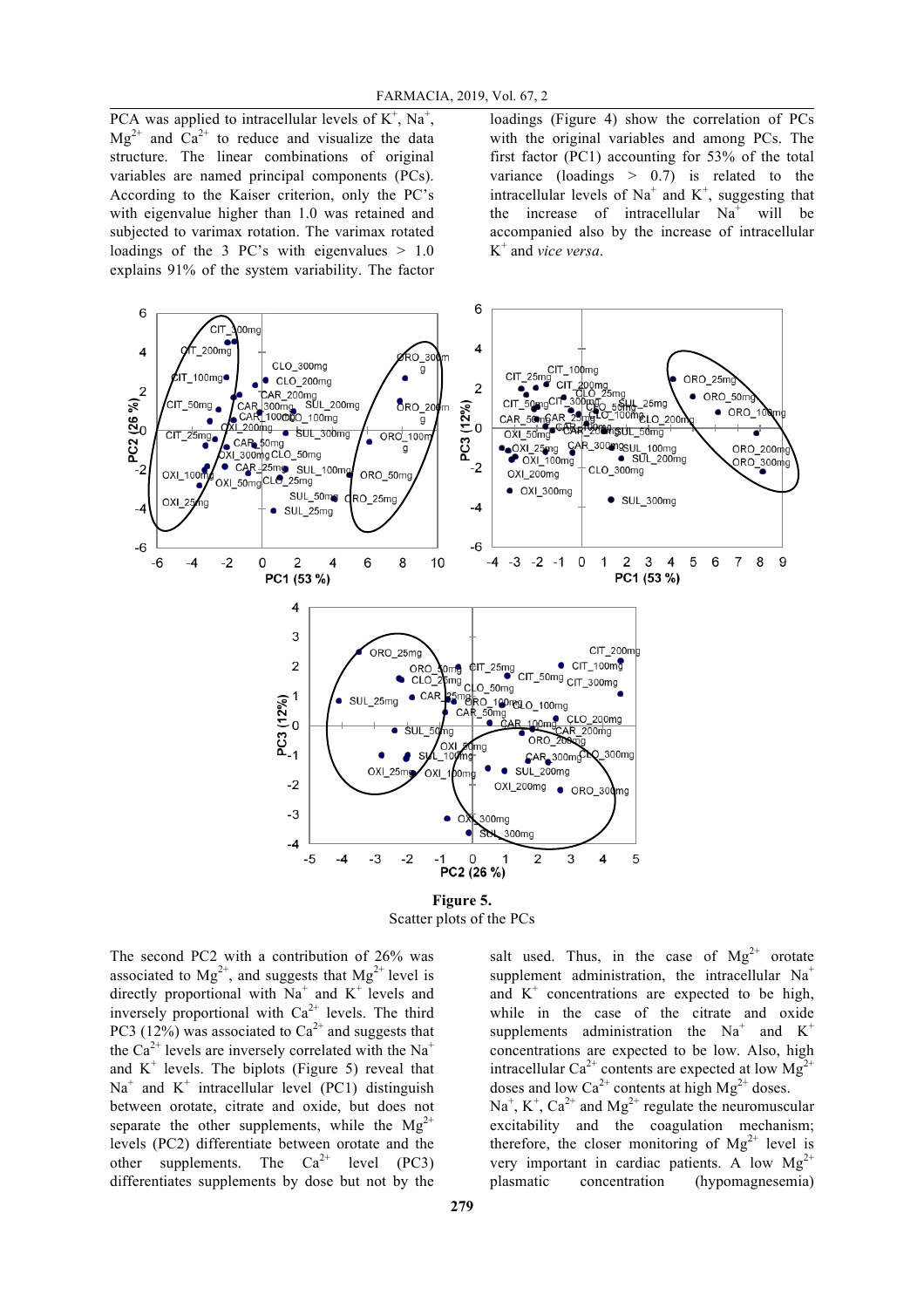increases the cardiac excitability, cardiac arrhythmias, while a high  $Mg^{2+}$  concentration (hypermagnesemia) suppresses the cardiac conducting system. The intracellular  $K^+$ ,  $Ca^{2+}$  and  $Mg^{2+}$  concentrations are closely linked, any deficiency influencing the other elements levels.  $Mg^{2+}$  plays an important role in maintaining adequate intracellular  $Ca^{2+}$  levels (*e.g.* Mg<sup>2+</sup> deficiency influences the mobility of  $Ca<sup>2+</sup>$  in bones) [4, 5]. Furthermore,  $Mg^{2+}$  is excreted renally, resulting in high  $Mg^{2+}$  levels in kidneys compared to other macro-elements/organs.

The obtained results indicate higher variations of intracellular  $Ca^{2+}$ , K<sup>+</sup> and Na<sup>+</sup> in the studied organs after the  $Mg^{2+}$  orotate administration compared to other Mg2+ compounds (sulphate, oxide, chloride, carbonate and magnesium citrate). A possible explanation could be the more effective  $Mg^{2+}$ absorption, at the intracellular level, after the administration of  $Mg^{2+}$  orotate. Thus,  $Mg^{2+}$  orotate can be used to supplement the  $Mg^{2+}$  level in the human body, considering the lack of secondary effects after administration and the efficient adsorption at the intracellular level.

### **Conclusions**

The determination of  $Mg^{2+}$  concentration in the human body (blood, serum, tissues, skeleton) is recommended to assess the renal function, gastrointestinal disorder, electrolytes level, neuromuscular activities and cardiac function. The administration of  $Mg^{2+}$  supplements determined variations of  $K^+$ , Na<sup>+</sup> and Ca<sup>2+</sup> in all assessed mice tissues (heart, liver, spleen, kidney and lung). The most important variations were observed after the administration of Mg-orotate, probably due to the chemical structure of this compound that allows better  $Mg^{2+}$  absorption at the intracellular level. The highest macro-elements concentrations were found in heart  $(Ca^{2+})$ , spleen  $(K^+)$  and lung  $(Na^+)$  tissues. The increase of the  $Mg^{2+}$  content determines the increase of  $K^+$  and Na<sup>+</sup> and decrease of Ca<sup>2+</sup> levels in tissues. A high amount of  $Mg^{2+}$  was determined in kidney, probably due to its capacity to rapidly excrete large amounts of  $Mg^{2+}$ . Furthermore, a low  $Mg^{2+}$  level interferes with the effects of the parathyroid hormones, decreasing the amount of  $Ca^{2+}$  and K<sup>+</sup>. Regardless of the administered Mg<sup>2+</sup> dose and particular compound, the macro-elements levels decreased in the following order:  $K^+ > Na^+ >$  $Ca^{2+}$ , but some differences between the administrated  $\text{Mg}^{2+}$  compounds were noticed. The PCA revealed differences between the effect of Mg-orotate, Mg-citrate and Mg-oxide supplements on the intracellular  $Na<sup>+</sup>$  and  $K<sup>+</sup>$  level,

#### **References**

- 1. Badea M, Chiperea C, Balan M, Floroian L, Restani P, Marty JL, Iovan C, Tit DM, Bungau S, Taus N, New approaches for electrochemical detection of ascorbic acid. *Farmacia*, 2018; 66(1): 83-87.
- 2. Berce C, Lucan C, Petrushev B, Boca S, Miclean M, Sarpataki O, Astilean S, Buzoianu A, Tomuleasa C, Boian A, *In vivo* assessment of bone marrow toxicity by gold nanoparticle-based bioconjugates in Crl:CD1(ICR) mice. *Int J Nanomedicine*, 2016; 11: 4261-4273.
- 3. Bielsaki HK, Tinz J, Multivitamin/mineral supplements: Rationale and safety. *Nutrition*, 2017; 36: 60-66.
- 4. Blaine J, Chonchol M, Levi M, Renal control of calcium, phosphate, and magnesium homeostasis. *Clin J Am Soc Nephrol.,* 2015; 10(7): 1257-1272.
- 5. Brodziak-Dopierala B, Kwapulinski J, Sobczyk K, Wiechula D, Distribution of magnesium, calcium, sodium and potassium in tissues of the hip joint. *Magnes Res.*, 2013; 26: 125-131.
- 6. Cadar O, Miclean M, Cadar S, Tanaselia C, Senila L, Senila M, Assessment of heavy metals in cows milk in Rodnei mountains area, Romania. *Environ Eng Manag J.*, 2015; 14: 2523-2528.
- 7. Chang X, Glessner J, Tin A, Li J, Guo Y, Wei Z, Liu Y, Mentch FD, Cuiping H, Zhao Y, Wang T, Qiu H, Kim C, Sleiman PMA, Hakonarson H, Genome-wide association study reveals two loci for serum magnesium concentrations in European-American children. *Sci Rep.*, 2015; 5: 1-5.
- Collins J, Molecular, genetic, and nutritional aspects of major and trace minerals. Elsevier Academic Press, 2016, pp. 3.
- 9. Costea T, Istudor V, Fierareascu R, Fierareascu I, Botez A, Research upon indigenous herbal products for therapeutic valorification in metabolic diseases note I. *Betulae folium* and *Rubi idaei folium*, sources of micro-and macroelements. *Farmacia*, 2013; 61(1): 162-169.
- 10. Coudray C, Rambeau M, Feillet-Coudray C, Gueux E, Tressol JC, Mazur A, Rayssiguier Y, Study of magnesium bioavailability from ten organic and inorganic Mg salts in Mg-depleted rats using a stable isotope approach. *Magnes Res.*, 2005; 18: 215-223.
- 11. Grozav A, Porumb ID, Gaina LI, Filip L, Hanganu D, Cytotoxicity and antioxidant potential of novel 2-(2- ((1H-indol-5yl)methylene)-hydrazinyl)-thiazole Derivatives. *Molecules*, 2017; 22: 260-272.
- 12. Jahnen-Dechent W, Ketteler M, Magnesium basics. *Clin Kidney J.*, 2012; 5: i3-i14.
- 13. Lüderitz B, Potassium deficiency and cardiac function: experimental and clinical aspects. *Magnesium*, 1984; 3: 289-300.
- 14. Moisa C, Hoaghia MA, Simedru D, Cadar O, Influence of tablet formulation on *in vitro* release of magnesium. *Studia U Babes-Bol Che.*, 2016; 3: 441- 449.
- 15. Moisa C, Vicas LG, Ganea M, Levei EA, Cadar O, Berce C, Murine studies regarding the tissue intake of different magnesium compounds. *Farmacia*, 2018; 66(1): 176-180.